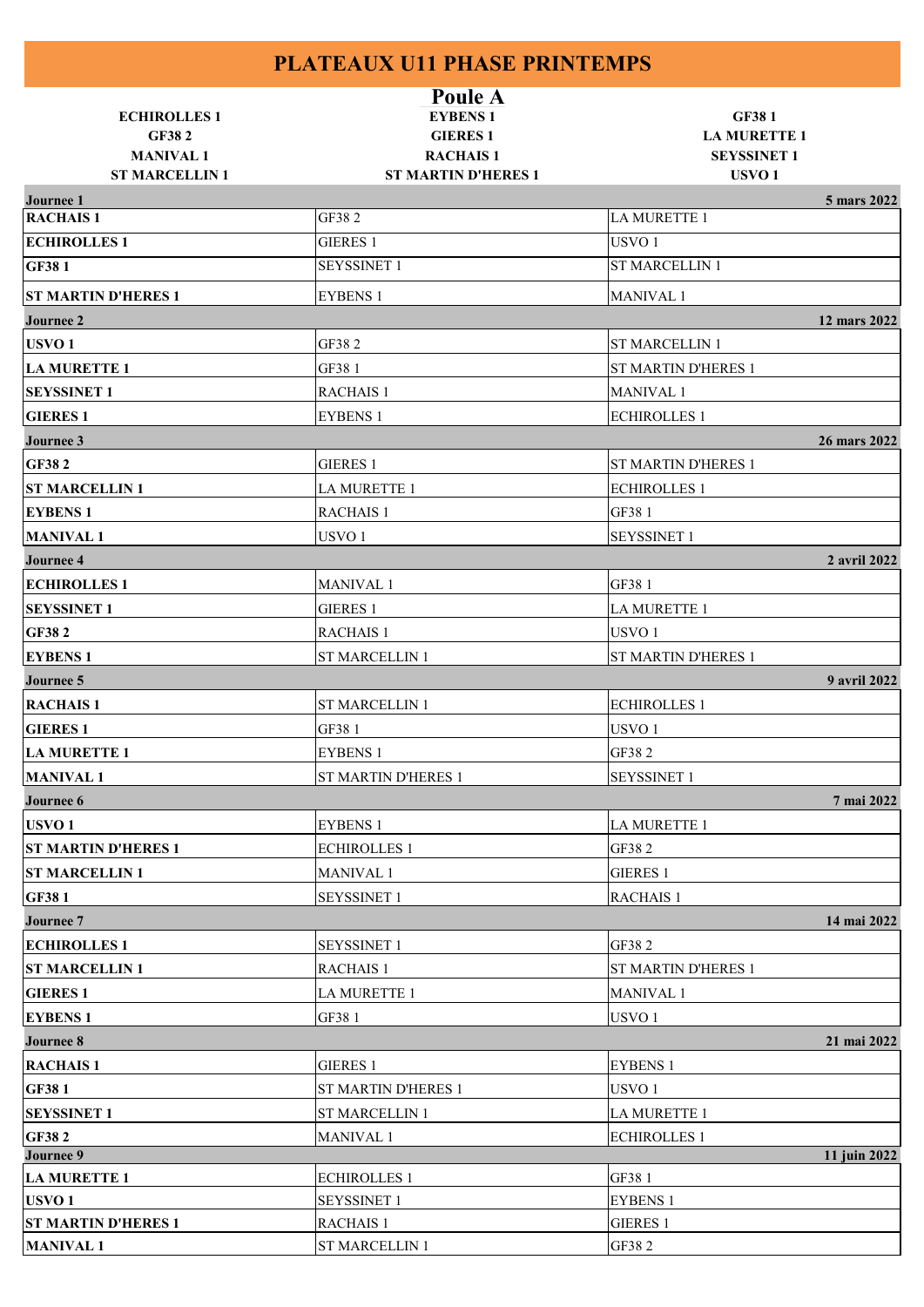| <b>2 ROCHERS 1</b><br><b>ECHIROLLES 2</b><br><b>MISTRAL1</b><br><b>SEYSSINS 1</b> | <b>Poule B</b><br><b>ABBAYE 1</b><br><b>EYBENS 2</b><br><b>SASSENAGE 1</b><br><b>ST MARTIN D'HERES 2</b> | <b>CROLLES1</b><br><b>FC 2A 1</b><br><b>SEYSSINET 2</b><br><b>VALLEE GRESSE 1</b> |              |
|-----------------------------------------------------------------------------------|----------------------------------------------------------------------------------------------------------|-----------------------------------------------------------------------------------|--------------|
| <b>Journee 1</b>                                                                  |                                                                                                          |                                                                                   | 5 mars 2022  |
| 2 ROCHERS 1                                                                       | <b>SASSENAGE 1</b>                                                                                       | <b>CROLLES 1</b>                                                                  |              |
| <b>ABBAYE 1</b>                                                                   | MISTRAL 1                                                                                                | <b>ST MARTIN D'HERES 2</b>                                                        |              |
| <b>VALLEE GRESSE 1</b>                                                            | <b>ECHIROLLES 2</b>                                                                                      | <b>SEYSSINET 2</b>                                                                |              |
| <b>EYBENS 2</b>                                                                   | <b>FC 2A 1</b>                                                                                           | <b>SEYSSINS 1</b>                                                                 |              |
| Journee 2                                                                         |                                                                                                          |                                                                                   | 12 mars 2022 |
| <b>ECHIROLLES 2</b>                                                               | <b>EYBENS 2</b>                                                                                          | 2 ROCHERS 1                                                                       |              |
| <b>ST MARTIN D'HERES 2</b>                                                        | <b>CROLLES 1</b>                                                                                         | <b>VALLEE GRESSE 1</b>                                                            |              |
| <b>SEYSSINET 2</b>                                                                | <b>MISTRAL1</b>                                                                                          | <b>SASSENAGE 1</b>                                                                |              |
| <b>FC 2A 1</b>                                                                    | <b>ABBAYE 1</b>                                                                                          | <b>SEYSSINS 1</b>                                                                 |              |
| Journee 3                                                                         |                                                                                                          |                                                                                   | 26 mars 2022 |
| <b>MISTRAL1</b>                                                                   | <b>EYBENS 2</b>                                                                                          | <b>VALLEE GRESSE 1</b>                                                            |              |
| <b>SASSENAGE 1</b>                                                                | <b>ST MARTIN D'HERES 2</b>                                                                               | <b>FC 2A 1</b>                                                                    |              |
| <b>SEYSSINS 1</b>                                                                 | SEYSSINET 2                                                                                              | 2 ROCHERS 1                                                                       |              |
| <b>CROLLES1</b>                                                                   | <b>ABBAYE 1</b>                                                                                          | <b>ECHIROLLES 2</b>                                                               |              |
| <b>Journee 4</b>                                                                  |                                                                                                          |                                                                                   | 2 avril 2022 |
| <b>SASSENAGE 1</b>                                                                | <b>EYBENS 2</b>                                                                                          | <b>ABBAYE 1</b>                                                                   |              |
| <b>ST MARTIN D'HERES 2</b>                                                        | <b>SEYSSINS 1</b>                                                                                        | <b>ECHIROLLES 2</b>                                                               |              |
| <b>CROLLES1</b>                                                                   | MISTRAL 1                                                                                                | <b>FC 2A 1</b>                                                                    |              |
| <b>SEYSSINET 2</b>                                                                | VALLEE GRESSE 1                                                                                          | 2 ROCHERS 1                                                                       |              |
| Journee 5                                                                         |                                                                                                          |                                                                                   | 9 avril 2022 |
| <b>FC 2A 1</b>                                                                    | 2 ROCHERS 1                                                                                              | MISTRAL 1                                                                         |              |
| <b>SEYSSINS 1</b>                                                                 | VALLEE GRESSE 1                                                                                          | <b>SASSENAGE 1</b>                                                                |              |
| <b>ECHIROLLES 2</b>                                                               | ST MARTIN D'HERES 2                                                                                      | <b>EYBENS 2</b>                                                                   |              |
| <b>ABBAYE 1</b>                                                                   | <b>SEYSSINET 2</b>                                                                                       | <b>CROLLES 1</b>                                                                  |              |
| Journee 6                                                                         |                                                                                                          |                                                                                   | 7 mai 2022   |
| <b>VALLEE GRESSE 1</b>                                                            | <b>ABBAYE1</b>                                                                                           | <b>FC 2A 1</b>                                                                    |              |
| 2 ROCHERS 1                                                                       | ST MARTIN D'HERES 2                                                                                      | <b>SEYSSINET 2</b>                                                                |              |
| <b>MISTRAL1</b>                                                                   | <b>ECHIROLLES 2</b>                                                                                      | <b>SASSENAGE 1</b>                                                                |              |
| <b>EYBENS 2</b>                                                                   | <b>CROLLES 1</b>                                                                                         | <b>SEYSSINS 1</b>                                                                 |              |
| Journee 7                                                                         |                                                                                                          |                                                                                   | 14 mai 2022  |
| <b>VALLEE GRESSE 1</b>                                                            | <b>SASSENAGE 1</b>                                                                                       | <b>SEYSSINS 1</b>                                                                 |              |
| <b>FC 2A 1</b>                                                                    | <b>ECHIROLLES 2</b>                                                                                      | <b>SEYSSINET 2</b>                                                                |              |
| <b>MISTRAL1</b>                                                                   | 2 ROCHERS 1                                                                                              | <b>EYBENS 2</b>                                                                   |              |
| <b>ABBAYE1</b>                                                                    | ST MARTIN D'HERES 2                                                                                      | <b>CROLLES 1</b>                                                                  |              |
|                                                                                   |                                                                                                          |                                                                                   |              |
| Journee 8                                                                         |                                                                                                          |                                                                                   | 21 mai 2022  |
| <b>SASSENAGE 1</b>                                                                | <b>CROLLES 1</b>                                                                                         | <b>EYBENS 2</b>                                                                   |              |
| <b>ECHIROLLES 2</b>                                                               | MISTRAL 1                                                                                                | <b>SEYSSINS 1</b>                                                                 |              |
| 2 ROCHERS 1                                                                       | <b>ABBAYE1</b>                                                                                           | VALLEE GRESSE 1                                                                   |              |
| <b>SEYSSINET 2</b>                                                                | <b>FC 2A 1</b>                                                                                           | ST MARTIN D'HERES 2                                                               |              |
| Journee 9                                                                         |                                                                                                          |                                                                                   | 11 juin 2022 |
| <b>SEYSSINS 1</b>                                                                 | 2 ROCHERS 1                                                                                              | <b>ABBAYE1</b>                                                                    |              |
| <b>EYBENS 2</b>                                                                   | <b>SEYSSINET 2</b>                                                                                       | <b>FC 2A 1</b><br><b>ECHIROLLES 2</b>                                             |              |
| <b>ST MARTIN D'HERES 2</b>                                                        | <b>SASSENAGE 1</b><br>MISTRAL <sub>1</sub>                                                               | VALLEE GRESSE 1                                                                   |              |
| <b>CROLLES1</b>                                                                   |                                                                                                          |                                                                                   |              |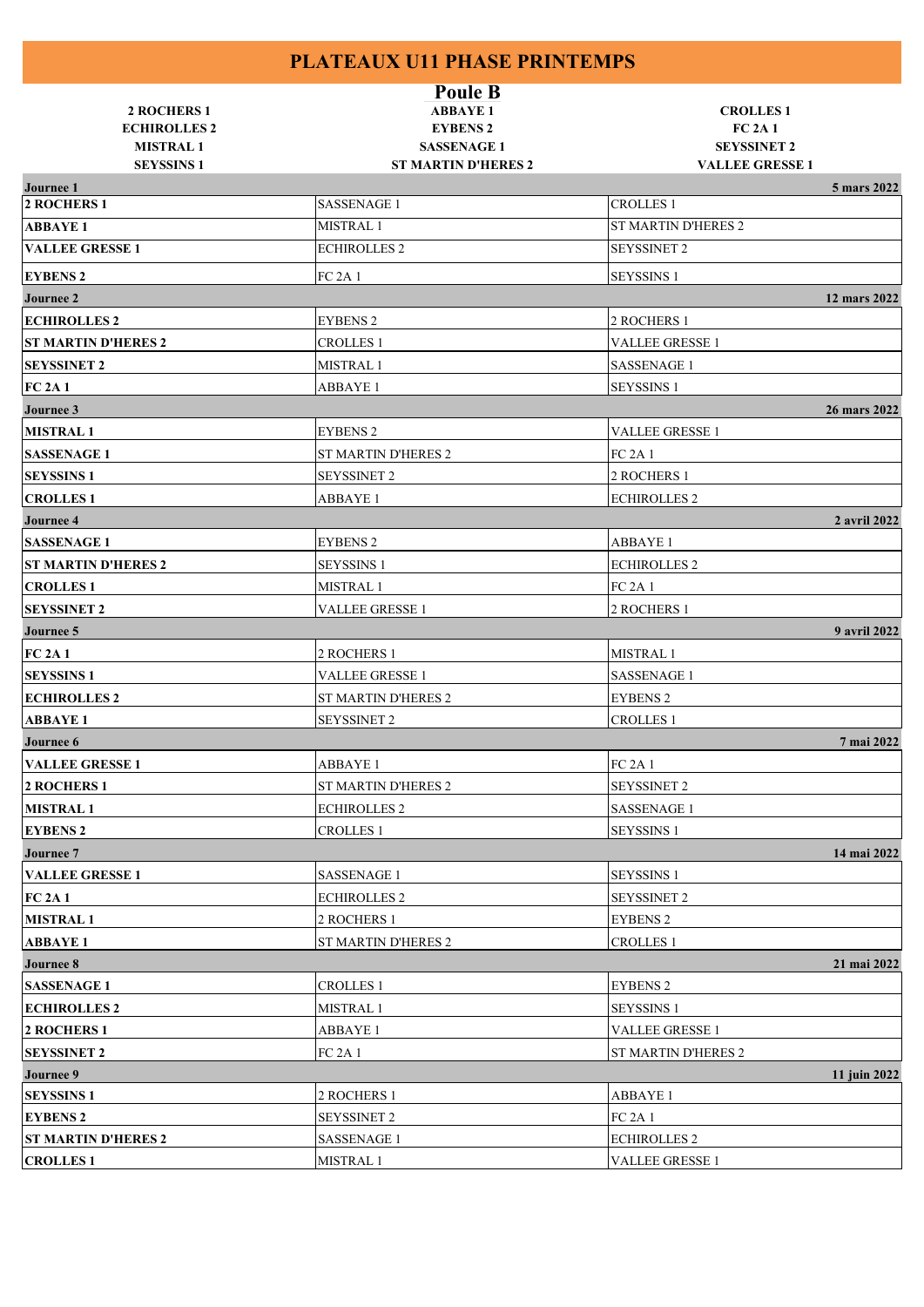| 2 ROCHERS 2<br><b>GONCELIN 1</b><br><b>RACHAIS 2</b><br><b>ST MARTIN D'URIAGE 1</b> | Poule C<br><b>FC 2A 2</b><br><b>PAYS D'ALLEVARD 1</b><br><b>SASSENAGE 2</b><br>USVO <sub>2</sub> | <b>GIERES 2</b><br>POISAT <sub>1</sub><br><b>SEYSSINS 2</b><br><b>VERSOUD</b> |  |
|-------------------------------------------------------------------------------------|--------------------------------------------------------------------------------------------------|-------------------------------------------------------------------------------|--|
| <b>Journee 1</b>                                                                    |                                                                                                  | 5 mars 2022                                                                   |  |
| <b>2 ROCHERS 2</b>                                                                  | <b>GIERES 2</b>                                                                                  | <b>RACHAIS 2</b>                                                              |  |
| USVO <sub>2</sub>                                                                   | ST MARTIN D'URIAGE 1                                                                             | <b>GONCELIN 1</b>                                                             |  |
| <b>VERSOUD</b>                                                                      | <b>SASSENAGE 2</b>                                                                               | PAYS D'ALLEVARD 1                                                             |  |
| POISAT <sub>1</sub>                                                                 | FC 2A 2                                                                                          | SEYSSINS 2                                                                    |  |
| <b>Journee 2</b>                                                                    |                                                                                                  | 12 mars 2022                                                                  |  |
| <b>SASSENAGE 2</b>                                                                  | POISAT <sub>1</sub>                                                                              | 2 ROCHERS 2                                                                   |  |
| <b>GONCELIN1</b>                                                                    | <b>RACHAIS 2</b>                                                                                 | <b>VERSOUD</b>                                                                |  |
| PAYS D'ALLEVARD 1                                                                   | ST MARTIN D'URIAGE 1                                                                             | <b>GIERES 2</b>                                                               |  |
| <b>FC 2A 2</b>                                                                      | USVO <sub>2</sub>                                                                                | SEYSSINS <sub>2</sub>                                                         |  |
| <b>Journee 3</b>                                                                    |                                                                                                  | 26 mars 2022                                                                  |  |
| <b>ST MARTIN D'URIAGE 1</b>                                                         | POISAT <sub>1</sub>                                                                              | <b>VERSOUD</b>                                                                |  |
| <b>GIERES 2</b>                                                                     | <b>GONCELIN 1</b>                                                                                | <b>FC 2A 2</b>                                                                |  |
| <b>SEYSSINS 2</b>                                                                   | PAYS D'ALLEVARD 1                                                                                | 2 ROCHERS 2                                                                   |  |
| <b>RACHAIS2</b>                                                                     | USVO <sub>2</sub>                                                                                | <b>SASSENAGE 2</b>                                                            |  |
| Journee 4                                                                           |                                                                                                  | 2 avril 2022                                                                  |  |
| <b>GIERES 2</b>                                                                     | POISAT <sub>1</sub>                                                                              | USVO <sub>2</sub>                                                             |  |
| <b>GONCELIN1</b>                                                                    | <b>SEYSSINS 2</b>                                                                                | <b>SASSENAGE 2</b>                                                            |  |
| <b>RACHAIS 2</b>                                                                    | ST MARTIN D'URIAGE 1                                                                             | <b>FC 2A 2</b>                                                                |  |
| <b>PAYS D'ALLEVARD 1</b>                                                            | <b>VERSOUD</b>                                                                                   | 2 ROCHERS 2                                                                   |  |
| Journee 5                                                                           |                                                                                                  | 9 avril 2022                                                                  |  |
| <b>FC 2A 2</b>                                                                      | 2 ROCHERS 2                                                                                      | ST MARTIN D'URIAGE 1                                                          |  |
| <b>SEYSSINS 2</b>                                                                   | <b>VERSOUD</b>                                                                                   | GIERES <sub>2</sub>                                                           |  |
| <b>SASSENAGE 2</b>                                                                  | <b>GONCELIN 1</b>                                                                                | POISAT <sub>1</sub>                                                           |  |
| USVO <sub>2</sub>                                                                   | PAYS D'ALLEVARD 1                                                                                | <b>RACHAIS2</b>                                                               |  |
| <b>Journee 6</b>                                                                    |                                                                                                  | 7 mai 2022                                                                    |  |
| <b>VERSOUD</b>                                                                      | USVO <sub>2</sub>                                                                                | <b>FC 2A 2</b>                                                                |  |
| <b>2 ROCHERS 2</b>                                                                  | <b>GONCELIN 1</b>                                                                                | PAYS D'ALLEVARD 1                                                             |  |
|                                                                                     |                                                                                                  |                                                                               |  |
| <b>ST MARTIN D'URIAGE 1</b>                                                         | SASSENAGE 2                                                                                      | GIERES 2                                                                      |  |
| POISAT <sub>1</sub>                                                                 | <b>RACHAIS 2</b>                                                                                 | <b>SEYSSINS 2</b>                                                             |  |
| Journee 7                                                                           |                                                                                                  | 14 mai 2022                                                                   |  |
| <b>VERSOUD</b>                                                                      | <b>GIERES 2</b>                                                                                  | <b>SEYSSINS 2</b>                                                             |  |
| <b>FC 2A 2</b>                                                                      | SASSENAGE 2                                                                                      | PAYS D'ALLEVARD 1                                                             |  |
| ST MARTIN D'URIAGE 1                                                                | 2 ROCHERS 2                                                                                      | POISAT <sub>1</sub>                                                           |  |
| USVO <sub>2</sub>                                                                   | <b>GONCELIN 1</b>                                                                                | <b>RACHAIS 2</b>                                                              |  |
| <b>Journee 8</b>                                                                    |                                                                                                  | 21 mai 2022                                                                   |  |
| <b>GIERES 2</b>                                                                     | <b>RACHAIS 2</b>                                                                                 | POISAT <sub>1</sub>                                                           |  |
| <b>SASSENAGE 2</b>                                                                  | ST MARTIN D'URIAGE 1                                                                             | <b>SEYSSINS 2</b>                                                             |  |
| 2 ROCHERS 2                                                                         | USVO <sub>2</sub>                                                                                | <b>VERSOUD</b>                                                                |  |
| PAYS D'ALLEVARD 1                                                                   | <b>FC 2A 2</b>                                                                                   | <b>GONCELIN 1</b>                                                             |  |
| Journee 9                                                                           |                                                                                                  | 11 juin 2022                                                                  |  |
| <b>SEYSSINS 2</b>                                                                   | 2 ROCHERS 2                                                                                      | USVO <sub>2</sub>                                                             |  |
| POISAT <sub>1</sub>                                                                 | PAYS D'ALLEVARD 1                                                                                | <b>FC 2A 2</b>                                                                |  |
| <b>GONCELIN1</b>                                                                    | <b>GIERES 2</b>                                                                                  | SASSENAGE 2                                                                   |  |
| <b>RACHAIS2</b>                                                                     | ST MARTIN D'URIAGE 1                                                                             | <b>VERSOUD</b>                                                                |  |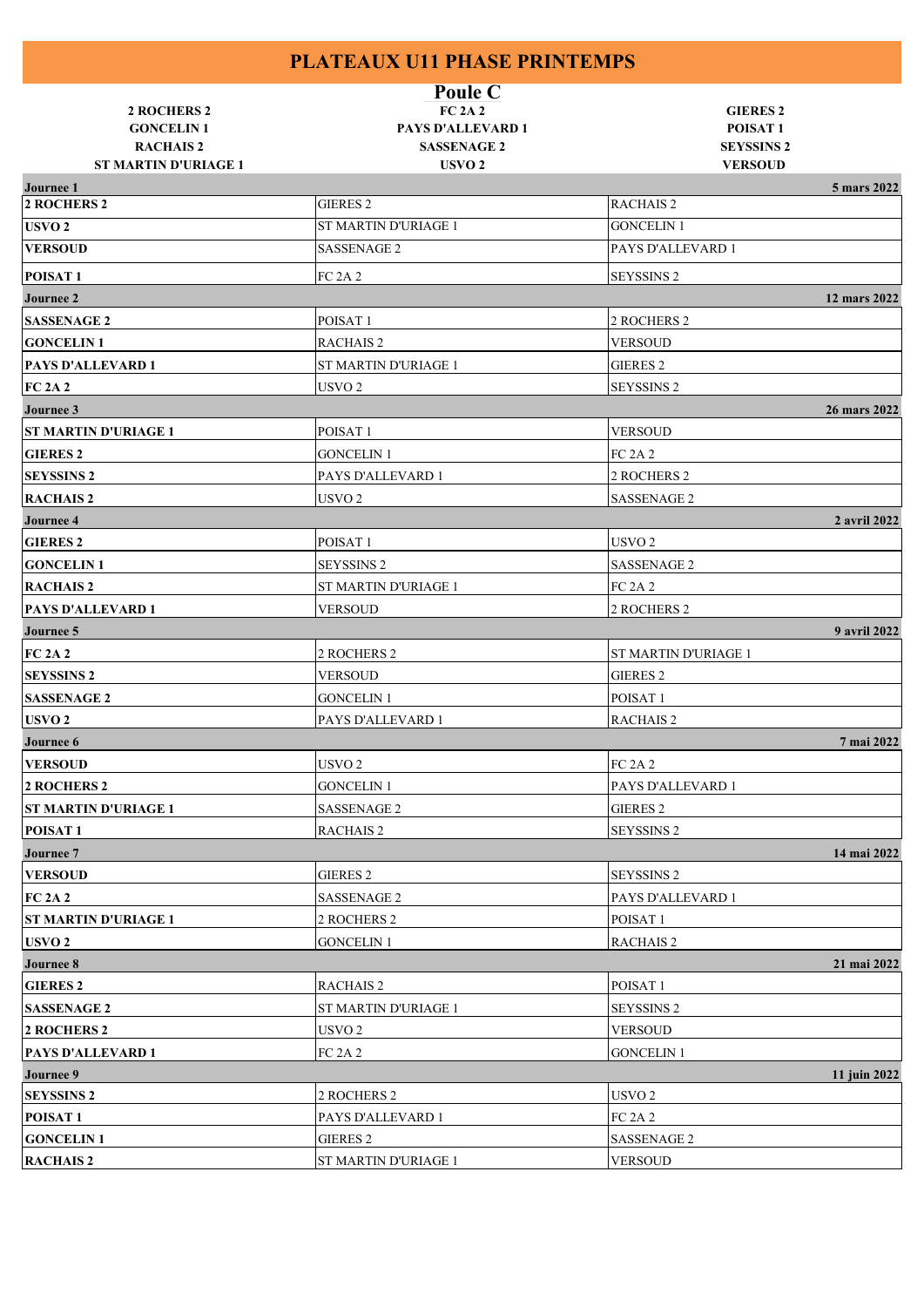| <b>4 MONTAGNES 1</b><br><b>FONTAINE 1</b><br><b>ST PAUL DE VARCES 1</b> | <b>Poule D</b><br><b>ECHIROLLES1</b><br><b>JARRIE 1</b><br><b>SUD ISERE 1</b> | <b>EYBENS 3</b><br><b>ST GEORGES DE COMMIERS 1</b><br><b>VILLENEUVE 1</b> |
|-------------------------------------------------------------------------|-------------------------------------------------------------------------------|---------------------------------------------------------------------------|
|                                                                         |                                                                               |                                                                           |
| <b>Journee</b> 1<br><b>SUD ISERE 1</b>                                  | <b>ECHIROLLES 1</b>                                                           | 5 mars 2022<br><b>EYBENS 3</b>                                            |
| <b>4 MONTAGNES 1</b>                                                    | <b>JARRIE 1</b>                                                               | ST PAUL DE VARCES 1                                                       |
| <b>VILLENEUVE 1</b>                                                     | <b>FONTAINE 1</b>                                                             | ST GEORGES DE COMMIERS 1                                                  |
|                                                                         |                                                                               |                                                                           |
| <b>Journee 2</b>                                                        |                                                                               | 12 mars 2022                                                              |
| <b>FONTAINE 1</b>                                                       | <b>SUD ISERE 1</b>                                                            | <b>JARRIE 1</b>                                                           |
| <b>EYBENS 3</b>                                                         | ST GEORGES DE COMMIERS 1                                                      | <b>4 MONTAGNES 1</b>                                                      |
| <b>ECHIROLLES1</b>                                                      | <b>VILLENEUVE 1</b>                                                           | ST PAUL DE VARCES 1                                                       |
| <b>Journee 3</b>                                                        |                                                                               | 26 mars 2022                                                              |
| <b>JARRIE 1</b>                                                         | <b>ECHIROLLES 1</b>                                                           | <b>FONTAINE 1</b>                                                         |
| <b>ST GEORGES DE COMMIERS 1</b>                                         | SUD ISERE 1                                                                   | <b>VILLENEUVE 1</b>                                                       |
| <b>ST PAUL DE VARCES 1</b>                                              | <b>EYBENS 3</b>                                                               | <b>4 MONTAGNES 1</b>                                                      |
| <b>Journee 4</b>                                                        |                                                                               | 2 avril 2022                                                              |
| <b>ST GEORGES DE COMMIERS 1</b>                                         | <b>JARRIE 1</b>                                                               | <b>EYBENS 3</b>                                                           |
| 4 MONTAGNES 1                                                           | <b>VILLENEUVE 1</b>                                                           | <b>FONTAINE 1</b>                                                         |
| <b>ST PAUL DE VARCES 1</b>                                              | SUD ISERE 1                                                                   | <b>ECHIROLLES 1</b>                                                       |
| <b>Journee 5</b>                                                        |                                                                               | 9 avril 2022                                                              |
| <b>JARRIE 1</b>                                                         | <b>VILLENEUVE 1</b>                                                           | ST PAUL DE VARCES 1                                                       |
| <b>EYBENS 3</b>                                                         | <b>FONTAINE 1</b>                                                             | <b>ECHIROLLES 1</b>                                                       |
| <b>SUD ISERE 1</b>                                                      | <b>4 MONTAGNES 1</b>                                                          | ST GEORGES DE COMMIERS 1                                                  |
| <b>Journee 6</b>                                                        |                                                                               | 7 mai 2022                                                                |
| <b>FONTAINE 1</b>                                                       | ST PAUL DE VARCES 1                                                           | ST GEORGES DE COMMIERS 1                                                  |
| <b>VILLENEUVE 1</b>                                                     | <b>EYBENS 3</b>                                                               | <b>SUD ISERE 1</b>                                                        |
| <b>ECHIROLLES1</b>                                                      | <b>4 MONTAGNES 1</b>                                                          | <b>JARRIE 1</b>                                                           |
| <b>Journee 7</b>                                                        |                                                                               | 14 mai 2022                                                               |
| <b>SUD ISERE 1</b>                                                      | JARRIE 1                                                                      | ST PAUL DE VARCES 1                                                       |
| <b>ECHIROLLES1</b>                                                      | VILLENEUVE 1                                                                  | 4 MONTAGNES 1                                                             |
| <b>ST GEORGES DE COMMIERS 1</b>                                         | <b>EYBENS 3</b>                                                               | <b>FONTAINE 1</b>                                                         |
| <b>Journee 8</b>                                                        |                                                                               | 21 mai 2022                                                               |
| <b>FONTAINE 1</b>                                                       | <b>4 MONTAGNES 1</b>                                                          | <b>SUD ISERE 1</b>                                                        |
| <b>VILLENEUVE 1</b>                                                     | JARRIE 1                                                                      | <b>EYBENS 3</b>                                                           |
| <b>ST PAUL DE VARCES 1</b>                                              | ST GEORGES DE COMMIERS 1                                                      | <b>ECHIROLLES 1</b>                                                       |
| <b>Journee 9</b>                                                        |                                                                               | 11 juin 2022                                                              |
| <b>EYBENS 3</b>                                                         | ST PAUL DE VARCES 1                                                           | <b>FONTAINE 1</b>                                                         |
| 4 MONTAGNES 1                                                           | <b>VILLENEUVE 1</b>                                                           | ST GEORGES DE COMMIERS 1                                                  |
| <b>JARRIE 1</b>                                                         | <b>ECHIROLLES 1</b>                                                           | <b>SUD ISERE 1</b>                                                        |
|                                                                         |                                                                               |                                                                           |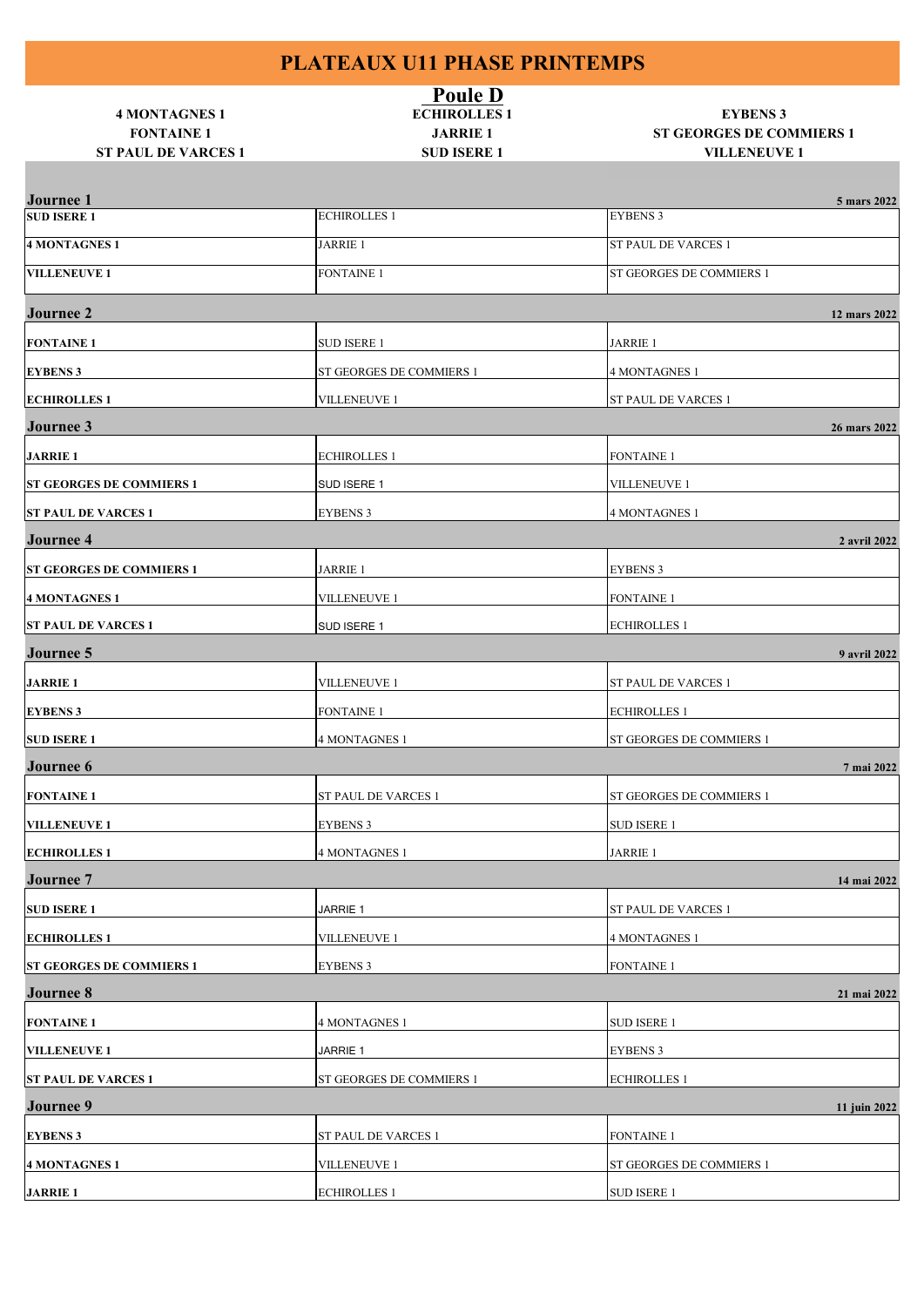| <b>ASCOL FOOT 1</b>                            | <b>Poule E</b><br><b>CROSSEY 1</b>     | <b>LA COTE ST ANDRE 1</b>                       |  |
|------------------------------------------------|----------------------------------------|-------------------------------------------------|--|
| <b>LA COTE ST ANDRE 2</b><br><b>LCA FOOT 1</b> | <b>LA MURETTE 2</b><br><b>MOIRANS1</b> | <b>LA SURE 1</b><br><b>ST GEOIRE VALDAINE 1</b> |  |
| <b>VERSAU1</b>                                 | VINAY 1                                | <b>VOREPPE 1</b>                                |  |
| <b>Journee 1</b>                               |                                        | 5 mars 2022                                     |  |
| VINAY 1                                        | <b>LA COTE ST ANDRE 2</b>              | <b>LA MURETTE 2</b>                             |  |
| <b>VOREPPE 1</b>                               | LA SURE 1                              | ST GEOIRE VALDAINE 1                            |  |
| <b>LA COTE ST ANDRE 1</b>                      | <b>CROSSEY 1</b>                       | <b>LCA FOOT 1</b>                               |  |
| <b>MOIRANS1</b>                                | <b>VERSAU1</b>                         | <b>ASCOL FOOT 1</b>                             |  |
| <b>Journee 2</b>                               |                                        | 12 mars 2022                                    |  |
| <b>ST GEOIRE VALDAINE 1</b>                    | LA COTE ST ANDRE 2                     | <b>LCA FOOT 1</b>                               |  |
| <b>LA MURETTE 2</b>                            | LA COTE ST ANDRE 1                     | <b>MOIRANS 1</b>                                |  |
| <b>CROSSEY 1</b>                               | VINAY 1                                | ASCOL FOOT 1                                    |  |
| <b>LA SURE 1</b>                               | <b>VERSAU1</b>                         | <b>VOREPPE 1</b>                                |  |
| Journee 3                                      |                                        | 26 mars 2022                                    |  |
| <b>LA COTE ST ANDRE 2</b>                      | LA SURE 1                              | <b>MOIRANS 1</b>                                |  |
| <b>LCA FOOT 1</b>                              | <b>LA MURETTE 2</b>                    | <b>VOREPPE 1</b>                                |  |
| <b>VERSAU1</b>                                 | VINAY 1                                | <b>LA COTE ST ANDRE 1</b>                       |  |
| <b>ASCOL FOOT 1</b>                            | ST GEOIRE VALDAINE 1                   | <b>CROSSEY 1</b>                                |  |
| <b>Journee 4</b>                               |                                        | 2 avril 2022                                    |  |
| <b>VOREPPE 1</b>                               | <b>ASCOL FOOT 1</b>                    | LA COTE ST ANDRE 1                              |  |
| <b>CROSSEY 1</b>                               | LA SURE 1                              | <b>LA MURETTE 2</b>                             |  |
| <b>LA COTE ST ANDRE 2</b>                      | VINAY 1                                | <b>ST GEOIRE VALDAINE 1</b>                     |  |
| <b>VERSAU1</b>                                 | <b>LCA FOOT 1</b>                      | <b>MOIRANS 1</b>                                |  |
| Journee 5                                      |                                        | 9 avril 2022                                    |  |
| <b>VINAY 1</b>                                 | <b>LCA FOOT 1</b>                      | <b>VOREPPE 1</b>                                |  |
| <b>LA SURE 1</b>                               | LA COTE ST ANDRE 1                     | <b>ST GEOIRE VALDAINE 1</b>                     |  |
| <b>LA MURETTE 2</b>                            | <b>VERSAU1</b>                         | LA COTE ST ANDRE 2                              |  |
| <b>ASCOL FOOT 1</b>                            | <b>MOIRANS 1</b>                       | <b>CROSSEY 1</b>                                |  |
| Journee 6                                      |                                        | 7 mai 2022                                      |  |
| <b>ST GEOIRE VALDAINE 1</b>                    | <b>VERSAU1</b>                         | <b>LA MURETTE 2</b>                             |  |
| <b>MOIRANS1</b>                                | <b>VOREPPE 1</b>                       | <b>LA COTE ST ANDRE 2</b>                       |  |
| <b>LCA FOOT 1</b>                              | <b>ASCOL FOOT 1</b>                    | LA SURE 1                                       |  |
| <b>LA COTE ST ANDRE 1</b>                      | <b>CROSSEY 1</b>                       | VINAY 1                                         |  |
| <b>Journee 7</b>                               |                                        | 14 mai 2022                                     |  |
| <b>VOREPPE 1</b>                               | <b>CROSSEY 1</b>                       | LA COTE ST ANDRE 2                              |  |
| <b>LCA FOOT 1</b>                              | VINAY 1                                | <b>MOIRANS 1</b>                                |  |
| <b>LA SURE 1</b>                               | <b>LA MURETTE 2</b>                    | <b>ASCOL FOOT 1</b>                             |  |
| <b>VERSAU1</b>                                 | LA COTE ST ANDRE 1                     | ST GEOIRE VALDAINE 1                            |  |
| <b>Journee 8</b>                               |                                        | 21 mai 2022                                     |  |
| VINAY 1                                        | LA SURE 1                              | <b>VERSAU1</b>                                  |  |
| <b>LA COTE ST ANDRE 1</b>                      | <b>MOIRANS 1</b>                       | ST GEOIRE VALDAINE 1                            |  |
| <b>CROSSEY 1</b>                               | <b>LCA FOOT 1</b>                      | LA MURETTE 2                                    |  |
| <b>LA COTE ST ANDRE 2</b>                      | <b>ASCOL FOOT 1</b>                    | <b>VOREPPE 1</b>                                |  |
| <b>Journee 9</b>                               |                                        | 11 juin 2022                                    |  |
| <b>LA MURETTE 2</b>                            | <b>VOREPPE 1</b>                       | LA COTE ST ANDRE 1                              |  |
| <b>ST GEOIRE VALDAINE 1</b>                    | <b>CROSSEY 1</b>                       | <b>VERSAU1</b>                                  |  |
| <b>MOIRANS1</b>                                | VINAY 1                                | LA SURE 1                                       |  |
| <b>ASCOL FOOT 1</b>                            | LCA FOOT 1                             | LA COTE ST ANDRE 2                              |  |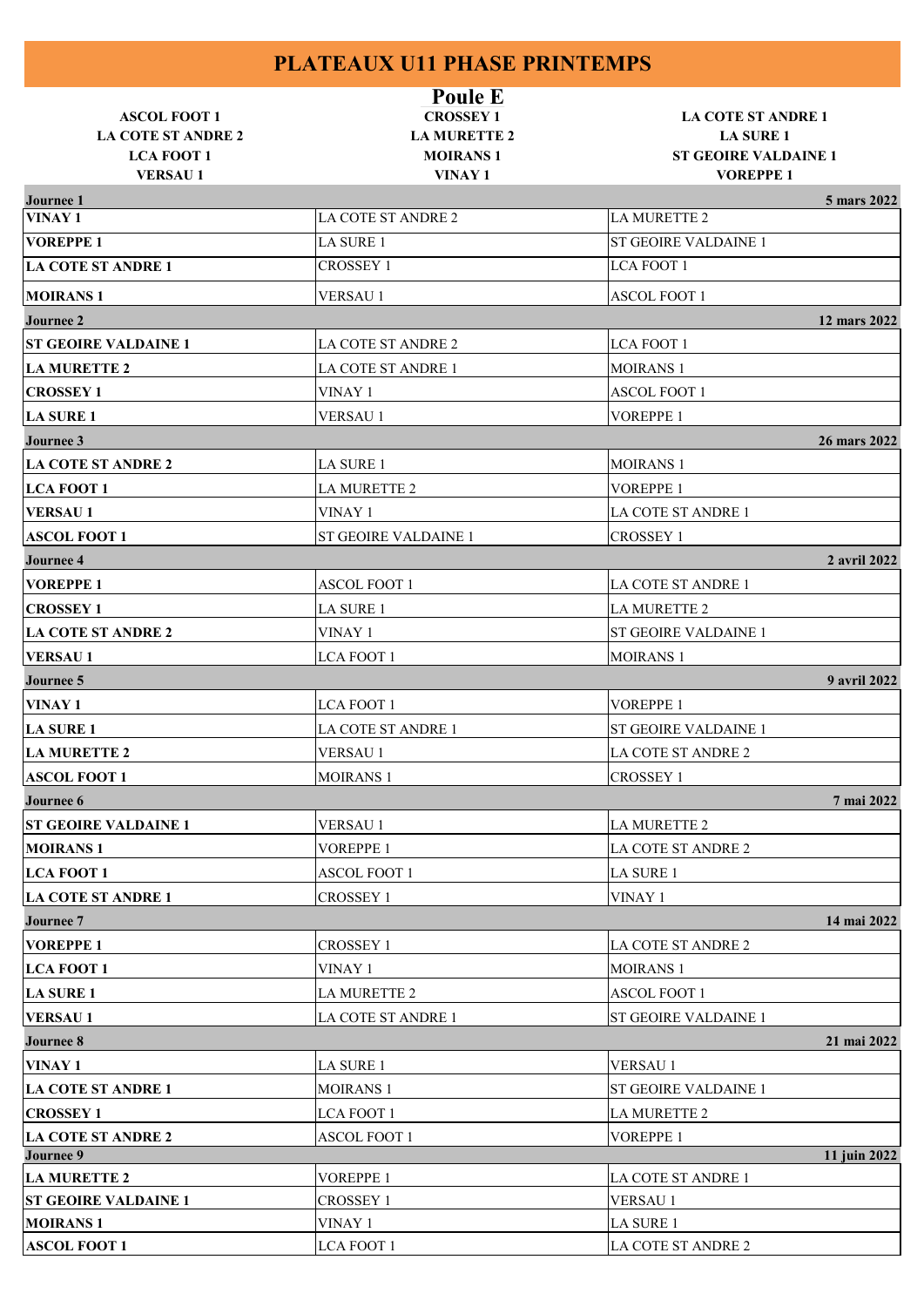| <b>BALMES NI 1</b><br><b>DOLOMIEU1</b>         | <b>Poule F</b><br><b>BOURGOIN 2</b><br><b>DOMARIN1</b> | <b>CREYS MORESTEL 1</b><br><b>EXEMPT</b>            |  |
|------------------------------------------------|--------------------------------------------------------|-----------------------------------------------------|--|
| <b>TOUR ST CLAIR 1</b><br><b>VALLEE HIEN 1</b> | <b>TOUR ST CLAIR 2</b><br><b>VEZERONCE HUERT 1</b>     | <b>VALLEE DU GUIERS 1</b><br><b>VILLEFONTAINE 2</b> |  |
| <b>Journee 1</b>                               |                                                        | 5 mars 2022                                         |  |
| <b>DOLOMIEU1</b>                               | TOUR ST CLAIR 2                                        | <b>BALMES NI1</b>                                   |  |
| <b>DOMARIN1</b>                                | <b>CREYS MORESTEL 1</b>                                | <b>BOURGOIN2</b>                                    |  |
| <b>TOUR ST CLAIR 1</b>                         | <b>VALLEE HIEN 1</b>                                   | <b>EXEMPT</b>                                       |  |
| <b>VEZERONCE HUERT 1</b>                       | <b>VILLEFONTAINE 2</b>                                 | <b>VALLEE DU GUIERS 1</b>                           |  |
| <b>Journee 2</b>                               |                                                        | 12 mars 2022                                        |  |
| <b>BOURGOIN 2</b>                              | <b>TOUR ST CLAIR 2</b>                                 | <b>EXEMPT</b>                                       |  |
| <b>BALMES NI1</b>                              | <b>TOUR ST CLAIR 1</b>                                 | <b>VEZERONCE HUERT 1</b>                            |  |
| <b>VALLEE HIEN 1</b>                           | <b>DOLOMIEU 1</b>                                      | <b>VALLEE DU GUIERS 1</b>                           |  |
| <b>CREYS MORESTEL 1</b>                        | <b>VILLEFONTAINE 2</b>                                 | <b>DOMARIN1</b>                                     |  |
| Journee 3                                      |                                                        | 26 mars 2022                                        |  |
| <b>TOUR ST CLAIR 2</b>                         | <b>CREYS MORESTEL 1</b>                                | <b>VEZERONCE HUERT 1</b>                            |  |
| <b>EXEMPT</b>                                  | <b>BALMES NI1</b>                                      | <b>DOMARIN1</b>                                     |  |
| <b>VILLEFONTAINE 2</b>                         | <b>DOLOMIEU 1</b>                                      | <b>TOUR ST CLAIR 1</b>                              |  |
| <b>VALLEE DU GUIERS 1</b>                      | <b>BOURGOIN2</b>                                       | <b>VALLEE HIEN 1</b>                                |  |
| <b>Journee 4</b>                               |                                                        | 2 avril 2022                                        |  |
| <b>DOMARIN1</b>                                | <b>VALLEE DU GUIERS 1</b>                              | TOUR ST CLAIR 1                                     |  |
| <b>VALLEE HIEN 1</b>                           | <b>CREYS MORESTEL 1</b>                                | <b>BALMES NI 1</b>                                  |  |
| <b>TOUR ST CLAIR 2</b>                         | <b>DOLOMIEU 1</b>                                      | <b>BOURGOIN2</b>                                    |  |
| <b>VILLEFONTAINE 2</b>                         | <b>EXEMPT</b>                                          | <b>VEZERONCE HUERT 1</b>                            |  |
| Journee 5                                      |                                                        | 9 avril 2022                                        |  |
| <b>DOLOMIEU 1</b>                              | <b>EXEMPT</b>                                          | <b>DOMARIN1</b>                                     |  |
| <b>CREYS MORESTEL 1</b>                        | TOUR ST CLAIR 1                                        | <b>BOURGOIN2</b>                                    |  |
| <b>BALMES NI1</b>                              | <b>VILLEFONTAINE 2</b>                                 | <b>TOUR ST CLAIR 2</b>                              |  |
| <b>VALLEE DU GUIERS 1</b>                      | <b>VEZERONCE HUERT 1</b>                               | VALLEE HIEN 1                                       |  |
| <b>Journee 6</b>                               |                                                        | 7 mai 2022                                          |  |
| <b>BOURGOIN 2</b>                              | <b>VILLEFONTAINE 2</b>                                 | <b>BALMES NI1</b>                                   |  |
| <b>VEZERONCE HUERT 1</b>                       | DOMARIN 1                                              | TOUR ST CLAIR 2                                     |  |
| <b>EXEMPT</b>                                  | <b>VALLEE DU GUIERS 1</b>                              | <b>CREYS MORESTEL 1</b>                             |  |
| <b>TOUR ST CLAIR 1</b>                         | <b>VALLEE HIEN 1</b>                                   | <b>DOLOMIEU 1</b>                                   |  |
| <b>Journee 7</b>                               |                                                        | 14 mai 2022                                         |  |
| <b>DOMARIN1</b>                                | <b>VALLEE HIEN 1</b>                                   | <b>TOUR ST CLAIR 2</b>                              |  |
| <b>EXEMPT</b>                                  | <b>DOLOMIEU 1</b>                                      | <b>VEZERONCE HUERT 1</b>                            |  |
| <b>CREYS MORESTEL 1</b>                        | <b>BALMES NI 1</b>                                     | <b>VALLEE DU GUIERS 1</b>                           |  |
| <b>VILLEFONTAINE 2</b>                         | TOUR ST CLAIR 1                                        | <b>BOURGOIN2</b>                                    |  |
| <b>Journee 8</b>                               |                                                        | 21 mai 2022                                         |  |
| <b>DOLOMIEU1</b>                               | <b>CREYS MORESTEL 1</b>                                | <b>VILLEFONTAINE 2</b>                              |  |
| <b>TOUR ST CLAIR 1</b>                         | VEZERONCE HUERT 1                                      | <b>BOURGOIN2</b>                                    |  |
| <b>VALLEE HIEN 1</b>                           | <b>EXEMPT</b>                                          | <b>BALMES NI 1</b>                                  |  |
| <b>TOUR ST CLAIR 2</b>                         | <b>VALLEE DU GUIERS 1</b>                              | <b>DOMARIN1</b>                                     |  |
| Journee 9                                      |                                                        | 11 juin 2022                                        |  |
| <b>BALMES NI1</b>                              | <b>DOMARIN1</b>                                        | <b>TOUR ST CLAIR 1</b>                              |  |
| <b>BOURGOIN 2</b>                              | VALLEE HIEN 1                                          | <b>VILLEFONTAINE 2</b>                              |  |
| <b>VEZERONCE HUERT 1</b>                       | <b>DOLOMIEU 1</b>                                      | <b>CREYS MORESTEL 1</b>                             |  |
| <b>VALLEE DU GUIERS 1</b>                      | <b>EXEMPT</b>                                          | TOUR ST CLAIR 2                                     |  |